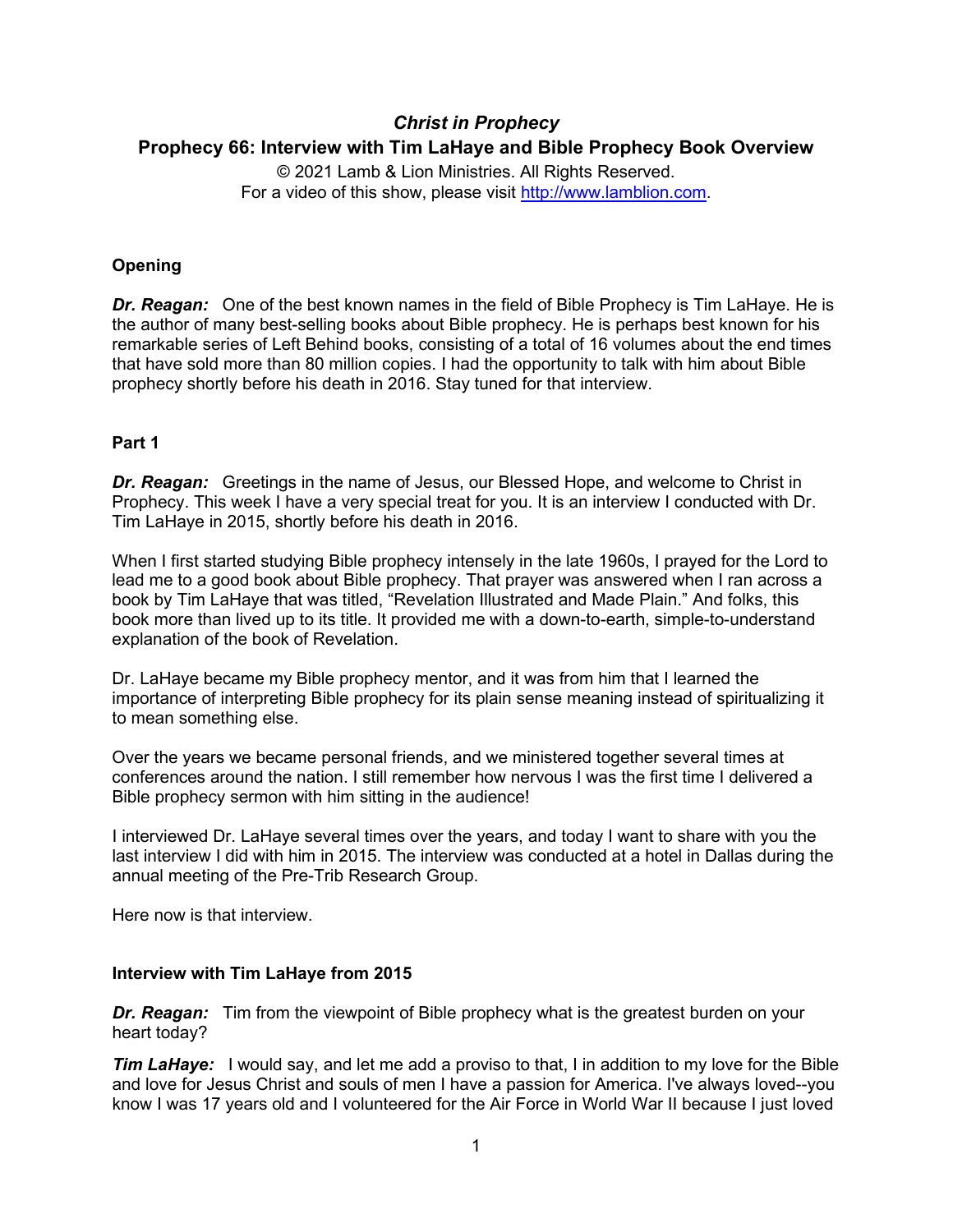America. But I look back on it and I see that in the church that has always taught, at least in my background, that they believed in the fundamentals and they believed in obeying the Scripture and you had to take the Bible literally. And when you apply prophecy to a literal interpretation it makes sense. If you don't use it literally it doesn't make any other sense. And to me the signs of the times are evident that we are in the last days. In fact I call them the last days of the last days.

# *Dr. Reagan:* Yes.

*Tim LaHaye:* And here is what Jesus said in Matthew 24 as you know, and I'm so proud of the way you teach this faithfully. Is in Matthew 24 Jesus gave the greatest prophecy in all the Bible in my opinion. And He said after the Olivet Discourse He said, "Now, learn the parable of the fig tree. When its branches already become tender and put forth leaves you know that summer is near. So, you also when you see all of these things know that it is near. Assuredly, I say to you this generation will by no means pass away until all of these things be fulfilled. Heaven and earth will pass away, but My words will never pass away." And He has said, "The sign that we need to look for is when Israel is gathered back into the land." And our mutual friend Dr. David Hocking who is a Jew, or he is partially Jew. He is the biggest Jew I have ever met, he is 6 foot 4, looks like a middle linebacker on a football team. Well his mother was a Jew, and he loves Israel and he has gone there many times. And David is convinced that there are 170 nations that have had Jews gather up and make the trek to Israel; 170 in a little nation that has less than 7 million Jews. So, you begin to realize that the promises where God said He would bless those who bless Israel, and curse those who curse Israel. My passion as an American is that America will never turn its back on Israel. And we have an Administration as you know today that they are trying to find any excuse to throw Israel under the bus. And if it were not for Israel, pardon me if it were not for America humanly speaking Israel would not exist. But, America has had the privilege of being the nation that God has used. And God's promise to Abraham in Genesis 12:1-3, "I'll bless those that bless you and curse those who curse you." And when you see--

*Dr. Reagan:* It seems to me, Tim that two great things that God has done through America, through this nation is number one to use our ingenuity and resources to spread the Gospel all over the world. And number two to be the ones to give birth to the nation of Israel and protect Israel. And I think He's greatly blessed us for that. But I see us turning against God now.

*Tim LaHaye:* I do too. That's why Dr. Ed Hindson a friend of yours and mine part of the Pre-Trib Research Center. Dr. Ed and I have written a book that will be out in about half a year called, "Target Israel." We are showing a map of the 21 nations around Israel that hate Israel and are trying to drive them into the sea. And the United Nations finally was badgered by the Holy Spirit and Harry Truman to sign Israel up as a nation in the spring of 1948. And anyway, the important thing about that is that Israel is the sign of the fig tree. One of the chapters I wrote in the book has to do with three Minor Prophets that quoted Israel as the sign of the fig tree, or the fig tree is the sign of Israel. So, we are on right ground. And Jesus said when you see that happening. Well, David we have seen it to a 170 nations expelling Jews, or Jews being enticed to the land. And it is not a perfect nation, no nation is. But the sign is crystal clear and the world is closing in and coming around, and coming around setting the stage for Ezekiel 38 & 39.

**Dr. Reagan:** Well, it is amazing never before in the history of mankind has there been people scattered to the four ends of the earth and regathered back as they have been. And even a person who doesn't know prophecy or doesn't believe in the Bible would have to stop and say this is something spectacular. This is something supernatural.

*Tim LaHaye:* That is a very good point, and it proves the fact that prophecy is a supernaturally revealed message from God. And the Lord used Himself and His fulfilled prophecy as an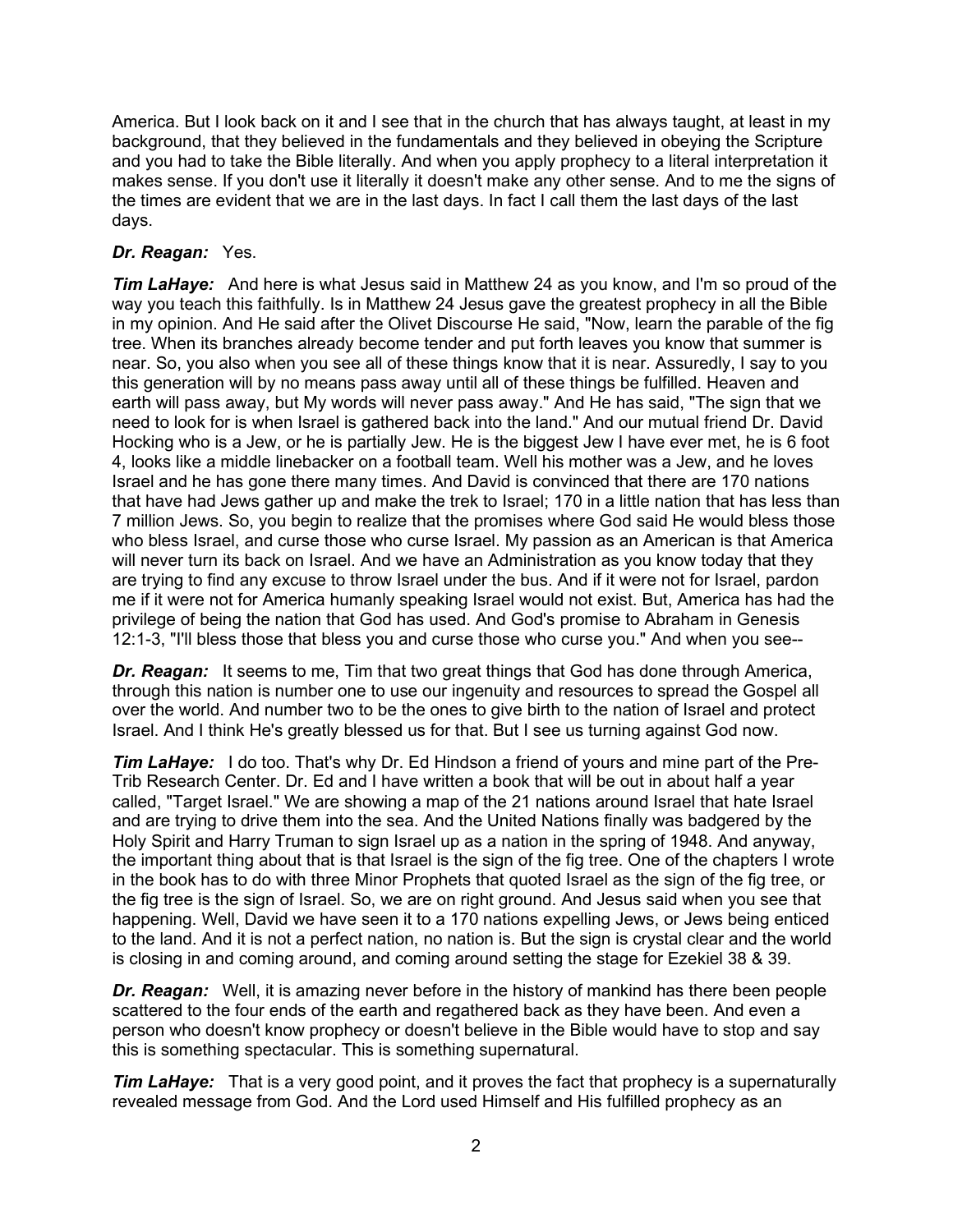evidence of He is the one and only God. In Isaiah chapter 46:6-11 He said, "I am the Lord, declaring the end from the beginning." Well, who could record the beginning? Nobody was there. Only God could reveal the beginning. And who can record about the end but God. And when you see fulfilled prophecy. This is one of the reasons I like Dallas Seminary here in Dallas is the fact that they have emphasized teachings like Dr. Walvoord who helped us in starting the Pre-Trib Research Center. And Dr. Walvoord has gone through every prophecy in the Bible and has found that there are almost 1,200 prophecies in the Bible; half of which have already been fulfilled. That is why we know that Jesus in the one and the only Son of God, all of the prophecies about Him have been fulfilled. And I know the skeptic listening might say, "Well, what about the other half?" Those are the prophecies of the end times and we are rapidly closing in. And he that understands prophecies sees the signs of the times coming along as the world is getting set. And the antagonism of even some Christians toward Israel is appalling to me because if America turns her back on Israel, God will take His hand of blessing off of America, because we deserve to be judged. We are no holy nation. We are the porno capital of the world and sin capital of the world. And unfortunately, the leadership of this country are so secular they don't have any confidence that there is a God. If they'd only understand prophecy they would understand that you cannot describe any other source to have been the author of prophecy and have it fulfilled.

*Dr. Reagan:* Well, you began by talking about one of the burdens on your heart was America. And you've come back to that and I want to develop that for just a moment. You and your wife have spent your lives speaking out on behalf of America and trying to keep us on a straight and moral path. And your wife has done a great job in that field. You have done everything you can to keep us on a straight moral path. As you see America literally falling apart before your eyes today in increasingly immorality, violence, defiance of God, it must break your heart to see your nation dying on your watch.

*Tim LaHaye:* Yes, and it is unnecessary because we Christians make up the largest minority in America, there are more-- this country is filled of minorities, it is made up of minorities and if we Christians would get informed and register and get out to vote and get our church people out to vote. And personally, David I am convinced that the next election, Presidential election will be the most important election in my lifetime, and yours and probably in the last 100 years. And we need some people that will catch the vision and recognize the church, the spiritual leaders have a responsibility to lead their church to become active, not in politics necessarily but in voting. We are citizens and we are entitled to vote, and every Christian should get out and vote and become concerned. And what should be the basis? Not Democrat or Republican, it is whether the person stands for the principles of the Bible.

*Dr. Reagan:* Well, you know I think the problem that, one of the problems that exists is that people are so focused on just one thing, financial issues.

#### *Tim LaHaye:* Yes.

*Dr. Reagan:* How much money am I making? How much money I am going to make? Is the economy going to be stable or not? And they don't understand that when you rebel against God and you give in to immorality that one of the ways that God deals with that is by putting a curse upon your economy.

*Tim LaHaye:* That's right.

*Dr. Reagan:* And so, the economy is never going to be good until we get right with God.

**Tim LaHaye:** Exactly. I couldn't say it half that good. That is just a wonderful testimony that God is faithful. And when we obey God He blesses us. And when Christians turn their back on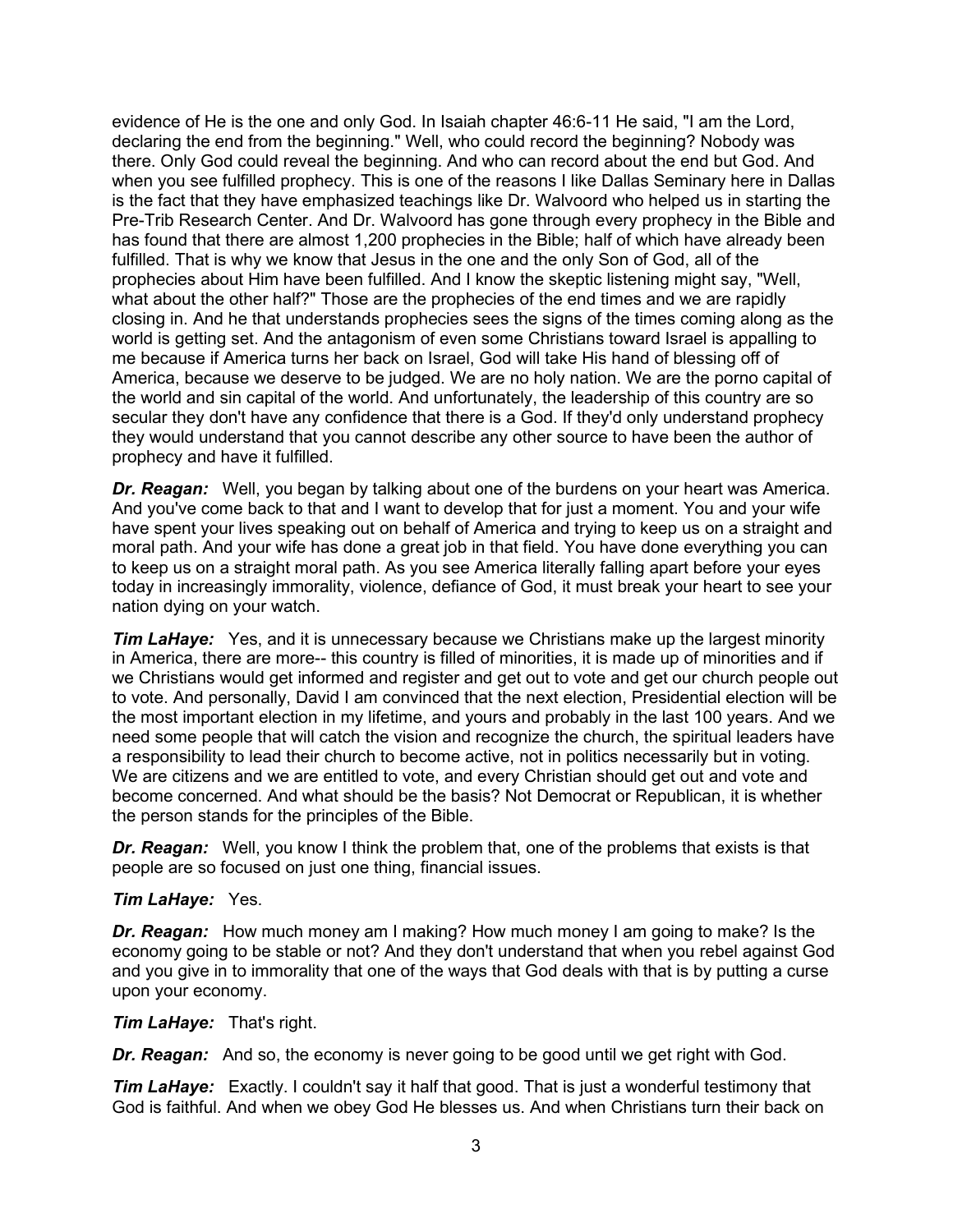Israel as some people at our conference here are turning, spiritual leaders who should know better. They understand that God has a future for America, the Church does not replace Israel.

## *Dr. Reagan:* That's right.

*Tim LaHaye:* We have to understand that God has a place for the Church, and He has a place for Israel. And you say, "Well what happens when a Jew becomes a Christian?" Well, they become part of the Church. So, when the Rapture comes He is going to take him off.

*Dr. Reagan:* Another burden on my heart today is the silence in the pulpits about Bible prophecy, about the soon coming of Jesus. It's as if so many pastors don't care.

*Tim LaHaye:* You know what happened David? In my estimation, and I've started a school system for young people in Christian college, and I know a little bit about education. And we've gone through a time in America when seminaries for some weird reason or other have adopted the idea that we've got to get accredited. Well to get accredited you have to have a Ph.D. degree. So, you go to a secular school, and then you hire these people to be professors in a seminary to train young preachers. Well, the best training for a preacher is pastoring a church.

## *Dr. Reagan:* Amen.

*Tim LaHaye:* You know I was a pastor for 37 years of my ministry. And I thank God for the lessons that I learned. And then you are qualified by experience and learning. And what we need to do is fire some of the faculty members we've got and send them out to wherever they want to go, and find seminary professors that love the Word of God.

## *Dr. Reagan:* Amen.

*Tim LaHaye:* Love the Christ of the Word. And teach with a passion and be faithful to preach the Word in season, out of season.

*Dr. Reagan:* Well, you really put your finger on a major problem because I heard Howard Hendricks one time give a speech and at the end he opened up for questions. And a lady said, "My son is getting ready to go to seminary. Where should I send him? Where should I not send him?" He said, "I don't want to get into that in the public. I'll talk to you privately later. But I will tell you this you need to be very, very careful because," he said, "the average seminary in America today has an impact upon the student that could be described as putting a live egg under a dead hen."

*Tim LaHaye:* I've never heard that before. That is very descriptive.

*Dr. Reagan:* And it is so true. I was teaching in a seminary up in Seattle and I had a young Lutheran pastor who had just gotten out of seminary, got his first church and he was in there. And I'm teaching Bible prophecy, and he comes up to me at the end of the first day and he says, "I've never heard any of this, any of this in seminary. I just don't know what to do with it." I said, "Just relax we are going to study the Word." He came back the next morning and he said, "I called my bishop last night. I said, 'What do we believe about Bible prophecy.' And he said, 'He didn't know.' The bishop. He said, 'I'll call another person.' He said he called another person and another person, and they finally called back and said, 'We're not sure what we believe but we don't believe what he's teaching so you better be careful.'" And I said, "Well why don't you just relax." He said, "I don't want to get in trouble with my superiors." I said, "You know what? If Martin Luther the founder of your church had had that attitude the Lutheran Church would never exist."

# *Tim LaHaye:* Good answer.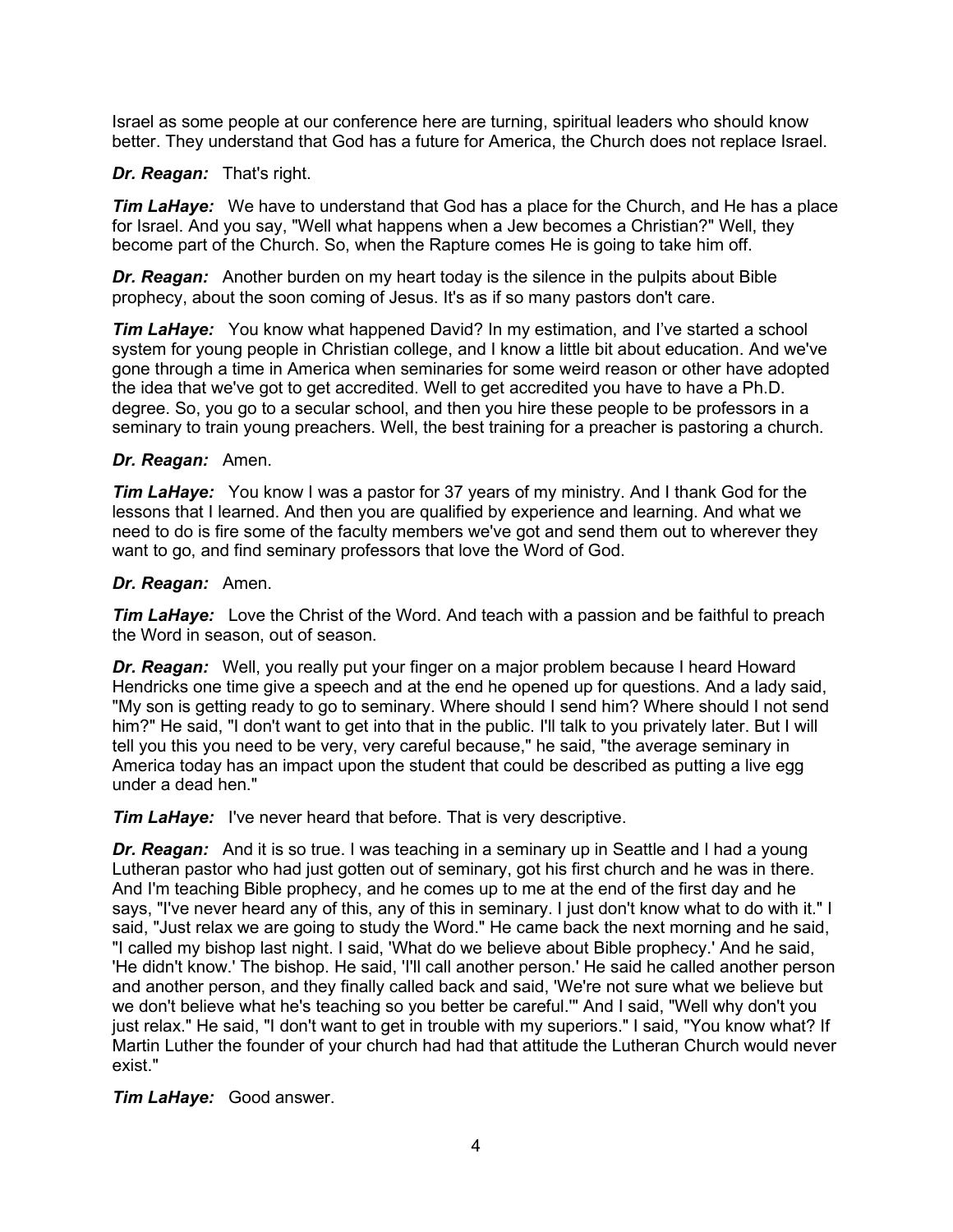**Dr. Reagan:** But it is just so sad there is such janorance of Bible prophecy and most preachers today I have found feel that Bible prophecy is pie-in-the-sky of no relevance to the here and now.

*Tim LaHaye:* Oh, boy I found it as a pastor for so many years the greatest motivating force in the congregation, it gives people a concern to share their faith with other people and get them saved.

**Dr. Reagan:** Yes, I've often said to pastors is if you'll ever convince people of two things you'll change your congregation. The two things; number one convince them Jesus is really coming back, because I think the average Christian believes that here but not there. He is really coming back and number two that could happen any moment.

## *Tim LaHaye:* Amen.

*Dr. Reagan:* You convince them of that and you know what they'll do? They will be motivated to holiness and to evangelism.

# *Tim LaHaye:* Exactly.

*Dr. Reagan:* What more practical thing could there be than that?

*Tim LaHaye:* I agree 100%.

*Dr. Reagan:* Well, we have appreciated so much the years that you have spent in dedicated service to the Lord in preaching God's prophetic Word. And also, in emphasizing the importance of the Rapture of the Church. You know Tim when I first, I grew up in an Amillennial Church and I didn't I never even heard of the Rapture. At 35 years old if you asked me what the Rapture was I would say that it was a sensation you feel when your girlfriend kisses you. I didn't know anything about it. But when I started studying, and you'll admit this Bible prophecy isn't the easiest thing in the world to study, I mean you really have to study. And when I started studying it I prayed, "Lord, I am going to focus on your Word, but I need some help and I want you to lead me to a book that will help me." And He led me to a book called, "Revelation, Illustrated and Made Plain."

#### *Tim LaHaye:* Praise God.

*Dr. Reagan:* And that was the very first book I ever read on Bible prophecy and you were the author.

#### *Tim LaHaye:* Is that right?

*Dr. Reagan:* That's right. And I loved it. And it began to open up everything for me, and to help me understand that the Bible just means what it says. Henry Morris wrote a commentary on the book of Revelation. And at the beginning he said, "I am writing this because people tell me the book of Revelation is hard to understand." He said, "It's not hard to understand. It is hard to believe. If you will believe it, you will understand it." And that is so true, Tim. I mean at one time I looked through commentaries and I found that 85% of the commentaries I picked up said that the 144,000 Jews in Revelation chapter 7 is the Church. What would God have to do to convince us that it is 144,000 Jews?

*Tim LaHaye:* That is what the Jehovah's Witnesses used to say until they got more than a 144,000 members. And they said, well I guess we have to open it up.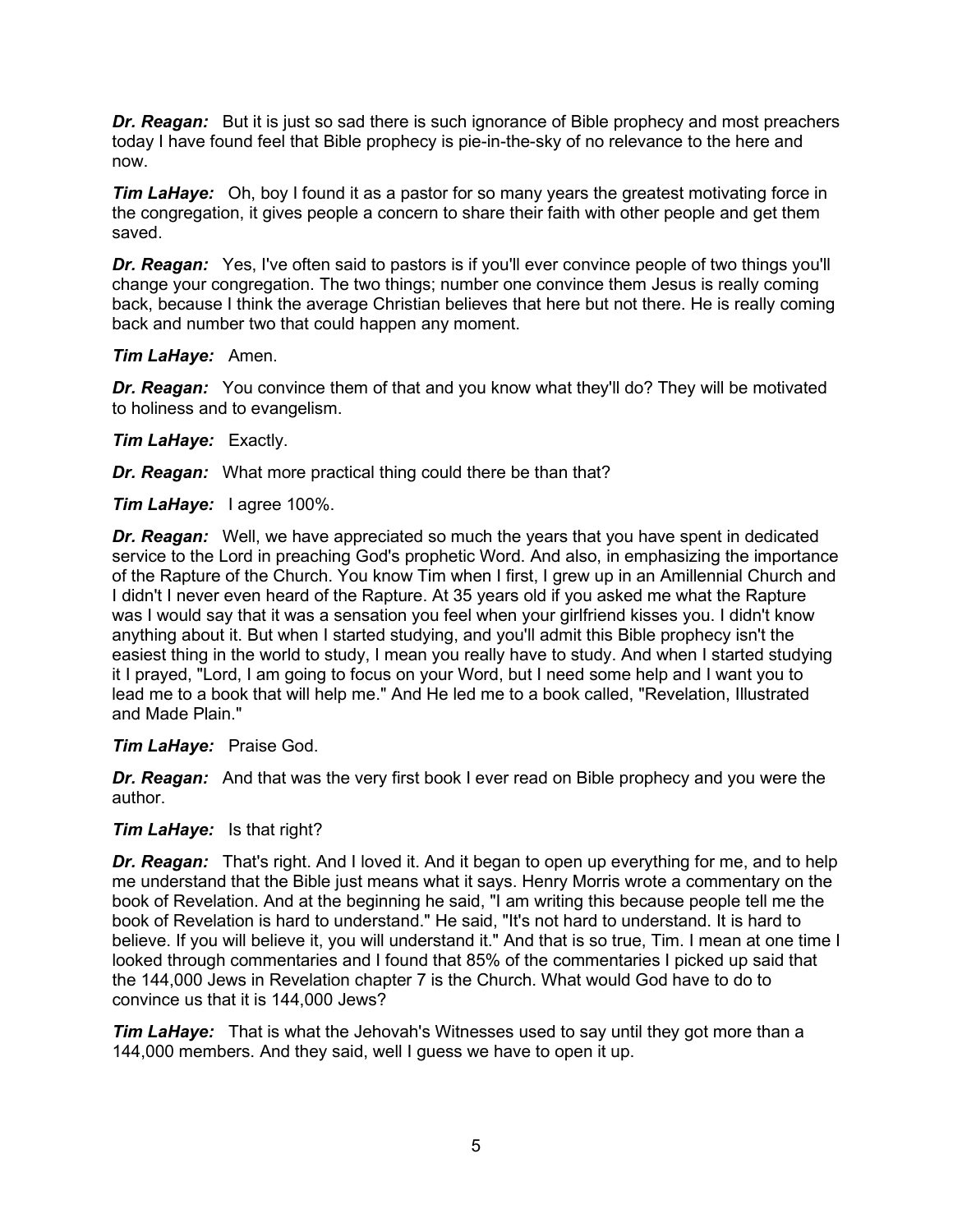*Dr. Reagan:* I just cannot tell you how much appreciate you. How much I appreciate the great teaching you've done over the years. How you've never wavered in teaching that the Word of God means what it says from beginning to end.

## *Tim LaHaye:* Amen.

*Dr. Reagan:* And that's one of the problems we have in the Church. If you start spiritualizing the creation story, you end up spiritualizing the end of the Bible as well. And as W.A. Criswell said, "Those are leopard theologians, they claim that only spots of the Bible are inspired, and they know where those spots are."

*Tim LaHaye:* You have enough bruises on your body from the liberals. And the thing that I've admired about you because I read that chapter in our book about how you were insulted and commanded not to teach the salvationism.

## *Dr. Reagan:* Yeah.

*Tim LaHaye:* I've never heard that expression before because in my circle everybody taught it. But things have changed. And yet this denomination claimed to believe the Word of God. When the Word speaks we teach.

*Dr. Reagan:* Let me just mention one other burden on my heart and that is that I speak at Bible prophecy conferences all across America. And Tim sometimes those conferences have 800-1,500 people there. I can count on one hand the number of people below the age of 60. What's wrong Tim? What's wrong? Because I guess it's just ignoring it in the churches and they don't know anything about it so therefore they are not interested in going to a Prophecy Conference, because I know if they came they would be interested.

*Tim LaHaye:* Amen. Amen. And if they are right about Creation and right about the Pre-Trib Rapture they will be right about most of the doctrine.

*Dr. Reagan:* There you go. Amen.

*Tim LaHaye:* Well we need to pray for our nation as we've never prayed for it before.

*Dr. Reagan:* Amen. That is so true.

#### **Part 2**

*Dr. Reagan:* Welcome back to Christ in Prophecy. I hope you were blessed by that interview with Dr. LaHaye. He was a great man of God with a very humble spirit.

It is sort of mind-boggling to think that over 80 million copies of his Left Behind series of books have been sold worldwide. And that fact prompts me to share with you for a few minutes about the great publishing classics in the field of Bible Prophecy.

The first Bible prophecy book that ever became a national best-seller was this one by William Blackstone called "Jesus is Coming." The book was published for the first time in 1878, and over the next 50 years, it sold multiple millions of copies worldwide and was translated into 48 languages. It is still in print today, and we offer it through our ministry. Blackstone was a meticulous student of the Bible, and he does not present a single idea in this book that is not backed up by voluminous biblical citations. The book introduced many Americans for the first time to the Pre-millennial view of Bible prophecy, and the Pre-Tribulation concept of the Rapture. But its most remarkable feature was the author's declaration that God would one day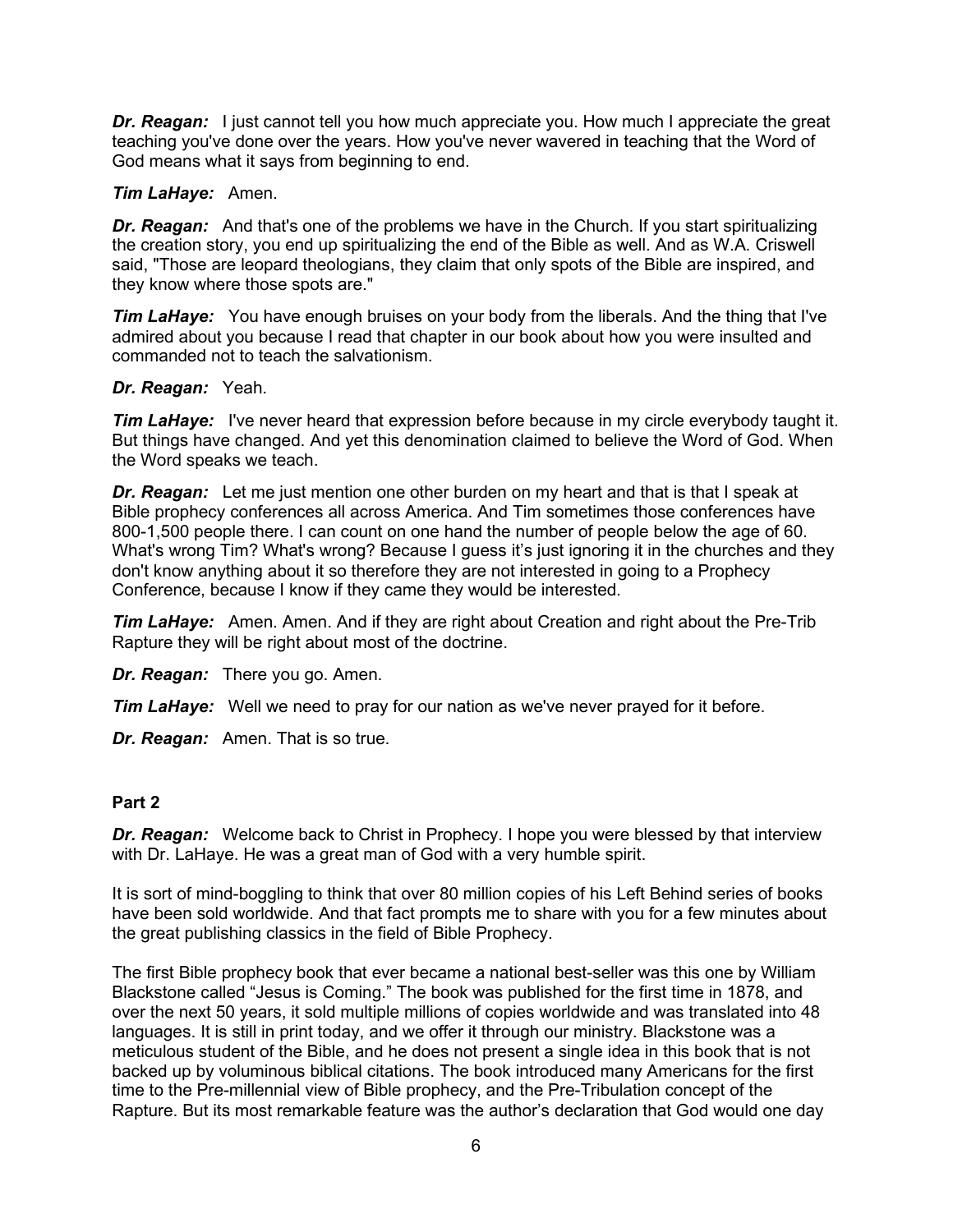restore the Jewish people to their homeland. In a chapter titled "Israel is to be Restored," he declared that "surely nothing is more plainly stated in the Scriptures" as the promise of God to restore the Jews to their homeland in the end times, right before the return of the Messiah. Now I want you to keep in mind that he made this declaration at a time when the Jews were still scattered worldwide and there seemed to be no hope whatsoever that they would ever be regathered to Israel or Palestine, as it was called at that time. It was also 18 years before Theodore Herzl published his famous book, "The Jewish State," in 1896, in which he called for Jews worldwide to return to their homeland. But Blackstone believed God's prophetic Word, and he showed clearly in his book that the Bible prophesied that in the end times, the Jewish people will be restored to their homeland.

The next Bible prophecy book to become a sensational best seller was one that was produced by a pastor of a church in Dallas, Texas in 1909. His name was Cyrus Scofield, and the book was called "The Scofield Study Bible." It consisted of the King James Version of the Bible with prophecy related study notes by Scofield that were scattered throughout the book. Like Blackstone's book, the Scofield Study Bible is still in print. It had sold 2 million copies and it sold that many by the end of World War II, and it continues to be a best-seller to this day. And like Blackstone, Scofield interpreted prophecy for its plain sense meaning, even when he did not understand it. For example, when commenting on Ezekiel 38 & 39 and its description of the end time War of Gog & Magog, Scofield said it was describing a Russian invasion of Israel although he could not explain it, since Russia was a Christian Orthodox nation at the time, and Israel did not even exist, nor did it seem possible that Israel ever would exist again. Basically, his attitude was "The Bible says it, and therefore I believe it, whether I understand it or not." I love that attitude.

Another classic Bible prophecy book was published in 1918, just nine years after Scofield's Study Bible. It was called "Dispensational Truth" by Clarence Larkin and it contained a series of remarkable and fascinating charts which presented the Premillennial, Pre-Tribulational view of the end times just like the books by Blackstone and Scofield. And just like those books, it has remained in print to this day and continues to be a best seller.

The next book to become a phenomenal best seller was one by Hal Lindsey called "The Late Great Planet Earth." "Time Magazine" has verified that this book was the best-selling book in America, with the exception of the Bible, for ten consecutive years, from 1970 to 1980. And like all the others, it remains in print to this day. What set this book apart, once again, was it plain sense interpretation of Bible prophecy. And like all the others I have mentioned, it presented a Pre-Millennial, Pre-Tribulational point of view. In that regard, when you consider the fact that all the best-selling Bible prophecy books in history have been Pre-Millennial and Pre-Tribulational, you get the distinct feeling that God has anointed the distribution of these books for a reason. And I think that reason is because these books contain the proper interpretation of what the Bible says about the end times namely, that before the Tribulation begins, Jesus is going to appear in the heavens for His Church and take them out of this world. Then, at the end of the Tribulation, Jesus is going to return to earth with His Church to reign over all the world from Jerusalem for 1,000 years during which time the earth will be flooded with peace, righteousness and justice.

# **Closing**

*Dr. Reagan:* Before we bring our program to a close, there is one other Bible prophecy publishing classic that I feel I should mention. It's a book called, "Things to Come" by Dwight